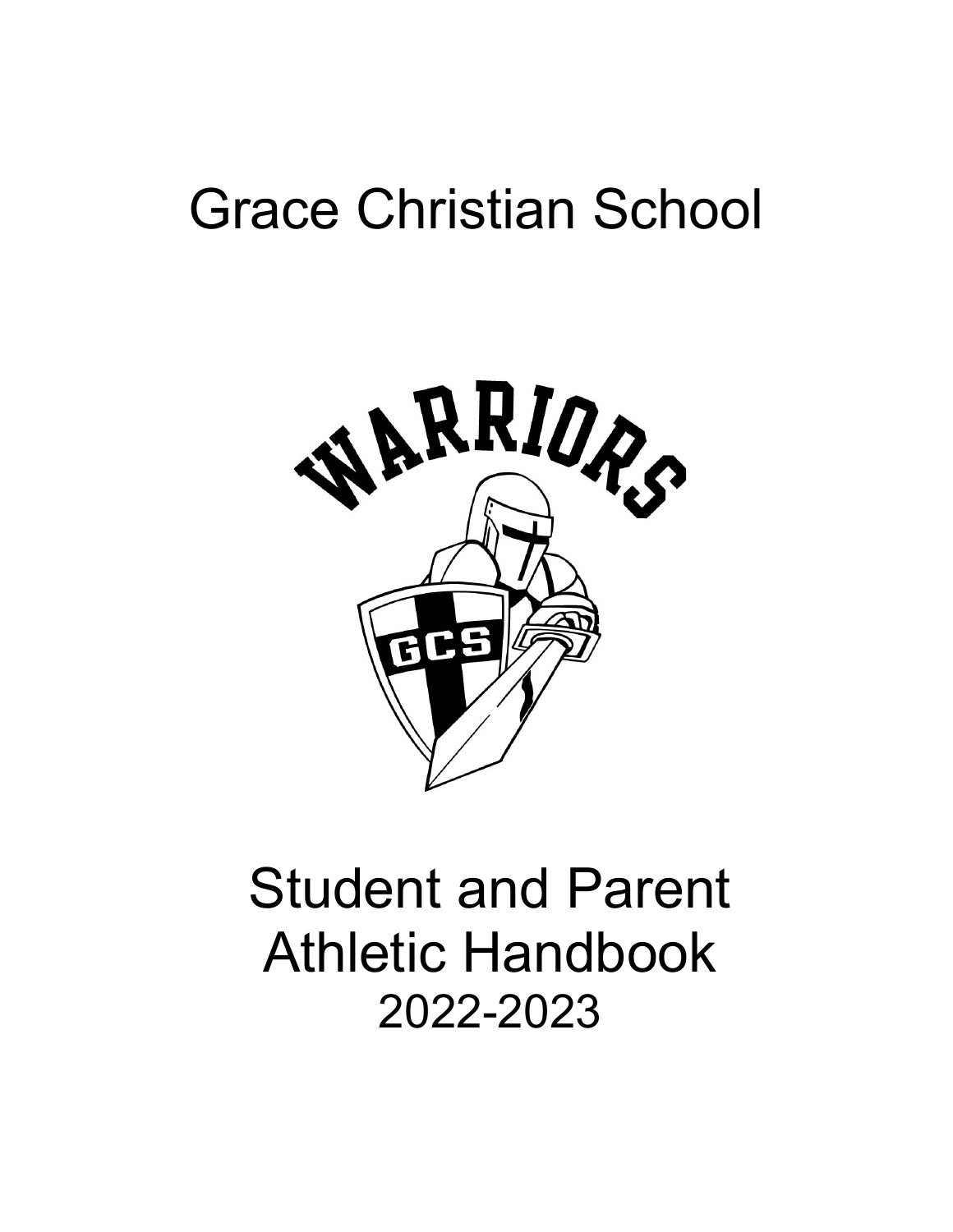# Table of Contents

| Philosophy of Athletics and Extra Curricular Activities | 1                       |
|---------------------------------------------------------|-------------------------|
| Goals of the Program                                    | 1                       |
| Vision of the Program                                   |                         |
| <b>Discipline</b>                                       |                         |
| <b>Try-outs/Player Selections</b>                       |                         |
| Practice Length/Sunday/Non-School Day                   | $2222$<br>$23$          |
| <b>Practice &amp; Event Guidelines</b>                  |                         |
| Ejections                                               | 4                       |
| Injury                                                  | $\overline{\mathbf{4}}$ |
| <b>Volunteer/Parent Coaches</b>                         | $\overline{\mathbf{4}}$ |
| <b>Practice Attendance</b>                              | 5                       |
| <b>Game Attendance</b>                                  | 5                       |
| Practice & Game Day Dress Apparel                       | 5                       |
| Physical                                                | 6                       |
| Insurance                                               | 6                       |
| End of Season Programs & Awards                         | 6                       |
| <b>Managers</b>                                         | 6                       |
| <b>Conflict Resolution</b>                              | $\overline{7}$          |
| <b>Athletic Fees</b>                                    | $\overline{7}$          |
| <b>Playing Time</b>                                     | $\overline{7}$          |
| Quitting                                                | $\overline{7}$          |
| <b>Parents Code of Conduct</b>                          | 8                       |
| Transportation                                          | 8                       |
| <b>New Students</b>                                     | 8                       |
| <b>Academic Eligibility</b>                             | 8                       |
| <b>Home School Students</b>                             | 8                       |
| <b>Warrior Code</b>                                     | 9                       |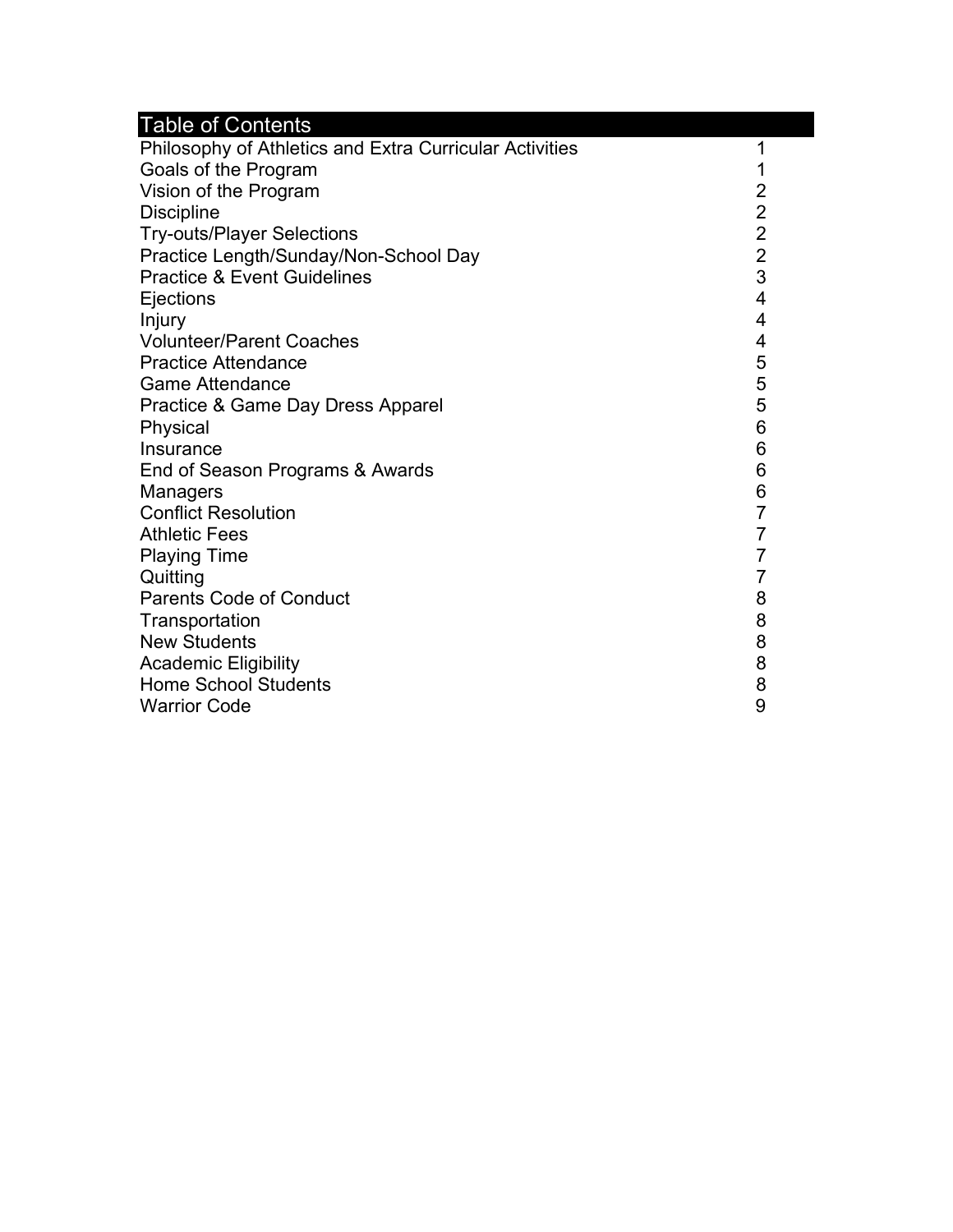## Philosophy of Athletics and Extra Curricular Activities

At GCS, we believe athletics are an integral part of the educational experience. Athletics are important but should not take the place of academics, church or family commitments. We also believe every student has been gifted with various abilities. While it is impossible for every student to be involved in athletics, we encourage every student to explore his/her God-given capabilities in the athletic opportunities provided at GCS.

Participation in athletics and all other extra-curricular activities is a great way for students to build a relationship with God and be a witness to teammates and opponents. The benefits of participating in athletics and extra-curricular activities are innumerable and can be a tool to spread God's word. In Romans 12:1, the Bible says, "Therefore, I urge you, brothers, in view of God's mercy, to offer your bodies as living sacrifices, holy and pleasing to God-this is your spiritual act of worship."

Parents play a vital role in the success of a student athlete. It is our expectation that all parents be positive, supportive and encouraging to all players, coaches and opponents. Parents and spectators should cheer not only for the goals and shots made, but also for the successes of all players no matter how big or small.

Lastly, parents should be a support system to the coaches and frequently ask how they can help. Parent/coach conflicts should be handled gently, privately and with a prayerful heart. Gossiping with other parents about the faults of the coach and/or other players and students is beneficial to no one and will not be tolerated.

#### Goals of the Program

The goals of the GCS Athletic program are to:

- Represent the person of Jesus Christ in the area of athletic competition
- Allow students to use their God-given physical abilities and talent
- Develop student athletes who are playing to glorify and honor God as well as develop discipline and self-controlled attitudes
- Teach our students the benefit of physical fitness, training and competition as a means to take care of God's temple
- Teach the value of athletic competition, leadership and teamwork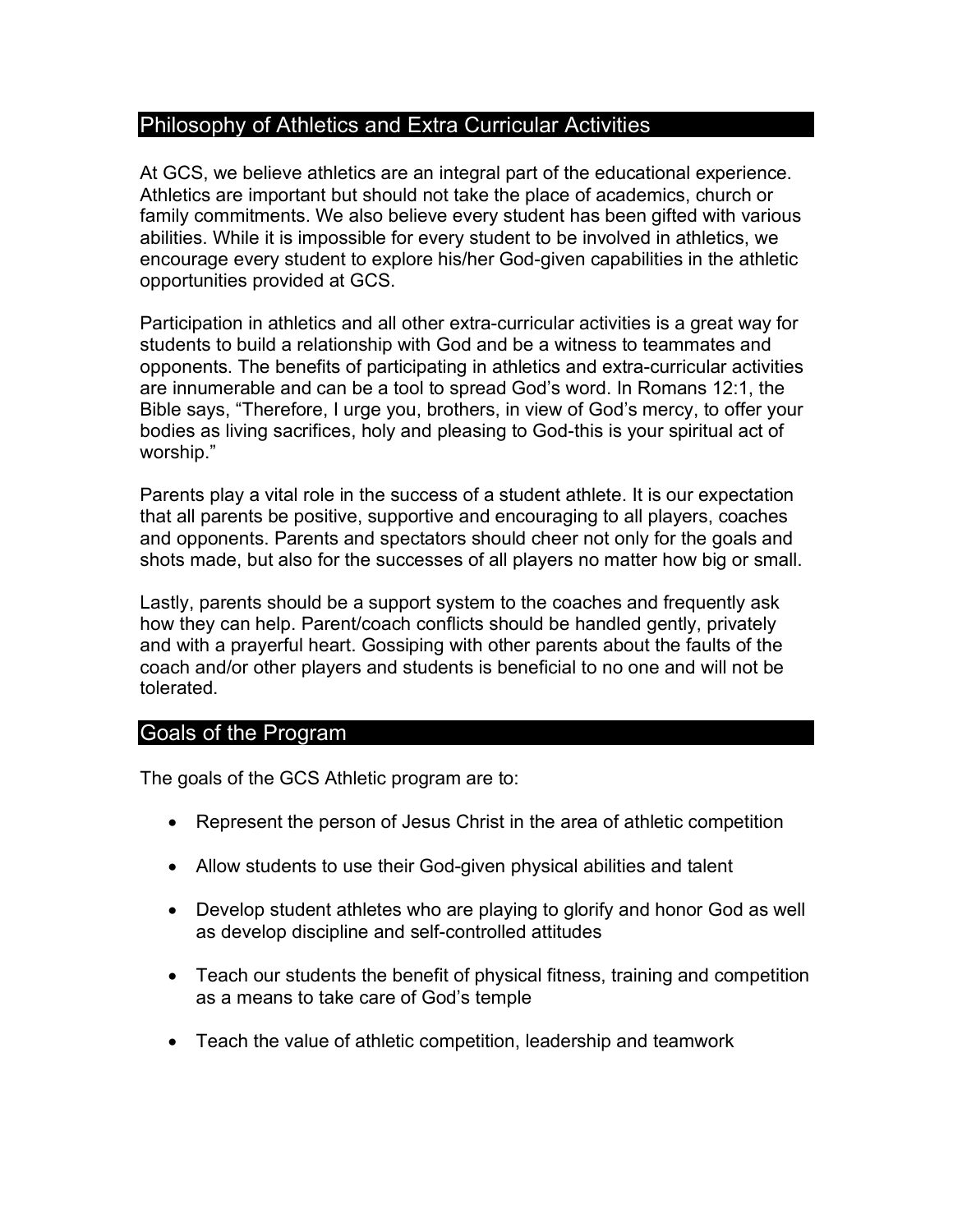# Vision of the Program

The vision for our program is reflected in our athletes, coaches, parents and department as a whole.

- Athletes who genuinely have a love for God and the confidence to represent Him at all times on and off the field
- Coaches who love their athletes, work hard to improve team skills, and model leadership and humility to everyone they come in contact with
- Parents who support and pray for our coaches and athletes, and volunteer time toward the improvement of our athletic program
- An Athletic Department and Administration that is organized, dedicated, involved, and excited about the successes of our athletic teams

#### **Discipline**

Students participating in extra-curricular activities must abide by all policies in the GCS Student/Parent Handbook. With permission from the athletic director, coaches may suspend players from practice, from a game or from the team if it is deemed necessary.

As a Christian school, it is of the utmost importance that every player's actions are consistent with what we believe. All coaches and players must set a Christlike example to their opponents.

#### Try-outs/Player Selections

Try-outs should be held in the first 3-4 days of practice. The number of players on a team varies from sport to sport and depends on the number of students who try-out.

At GCS, we believe that it is most beneficial to cut players and let them pursue other interests rather than keeping every student who tries out for a particular sport. If a player is cut, he may approach the coach about becoming a student manager. Team selections will be discussed by the coach and athletic director before any cuts are made.

### Practice Length/Sunday/Non-School Days

Practices shall not exceed more than 2 hours per day. Practices will be in the afternoon or early evening. Practices will not begin after 7pm.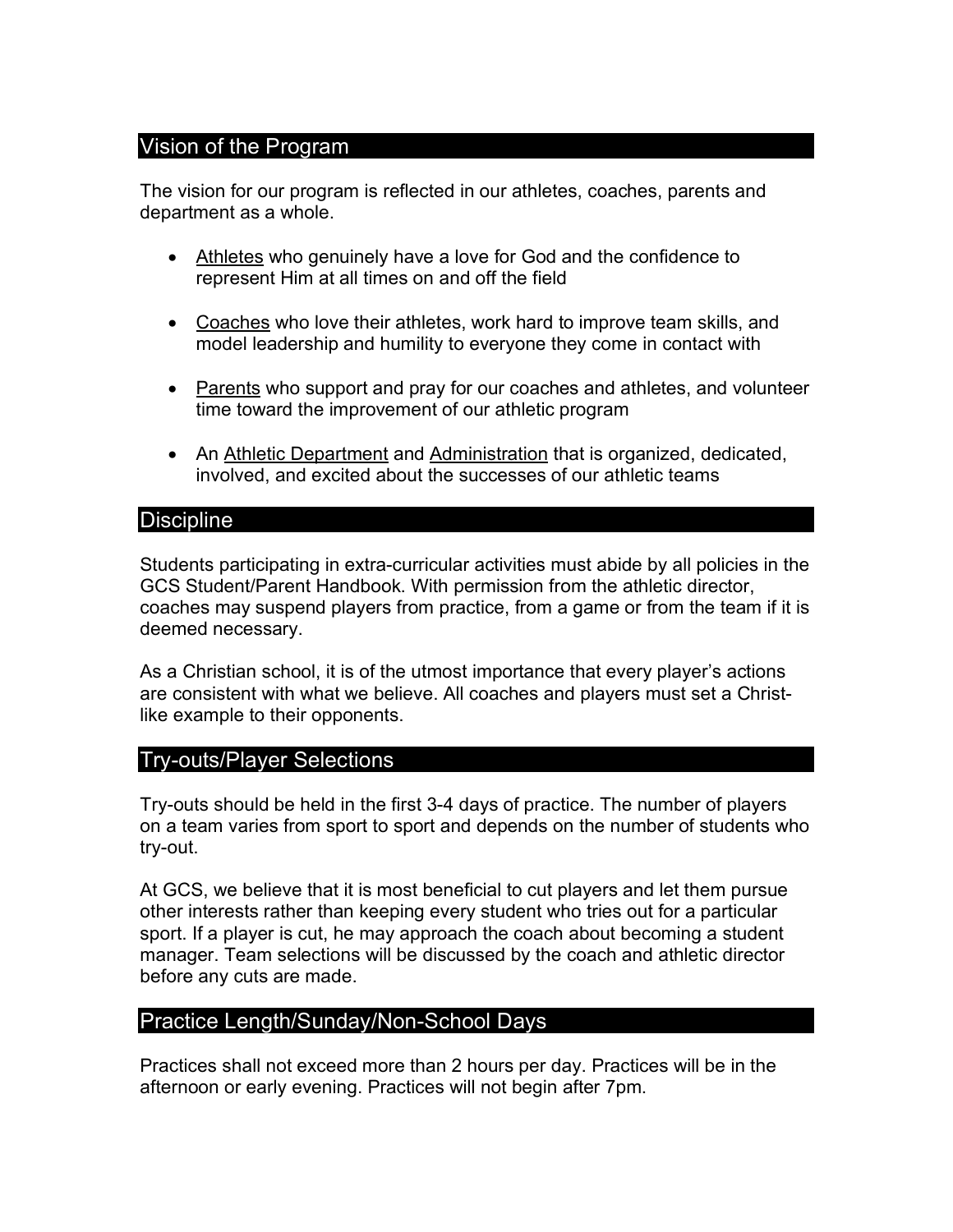Wednesday practices must be finished by 5:30pm. We do not in any way want to interfere with youth groups, prayer groups or Bible studies. No games will be scheduled on Wednesdays.

Sunday practices are prohibited without exception. We believe Sunday is a time to spend with the church and with family.

Optional practices may be held during school breaks, but not on these holidays:

- Labor Day
- Thanksgiving
- Christmas Eve
- Christmas
- New Years Eve
- New Years Day
- Good Friday
- Easter
- Memorial Day

Players cannot be reprimanded for missing practices over official school breaks.

## Practice & Event Guidelines

Students who miss more than half a school day are not permitted to practice or play in a game on that day without special permission from the administrator and the athletic director.

All words and actions by coaches, players and fans should be positive, uplifting and encouraging to others. We should all make every effort to follow the words of Galatians 5:22-24 and be positive witnesses for Jesus Christ.

But the fruit of the spirit is love, joy, peace, patience, kindness, goodness, faithfulness, gentleness, and self-control. Against such things there is no law. Those who belong to Christ Jesus have crucified the sinful nature with its passions and desires.

Galatians 5:22-24

In games where we are leading by a large margin, coaches will model Christ-like decision-making. Coaches will avoid "running up the score" and consider how the outcome will reflect on Grace Christian School as well as how it will affect the players from the opposing team.

Coaches should limit discussion with officials to matters of rule interpretation. At no point should a coach dispute an official regarding a judgment call.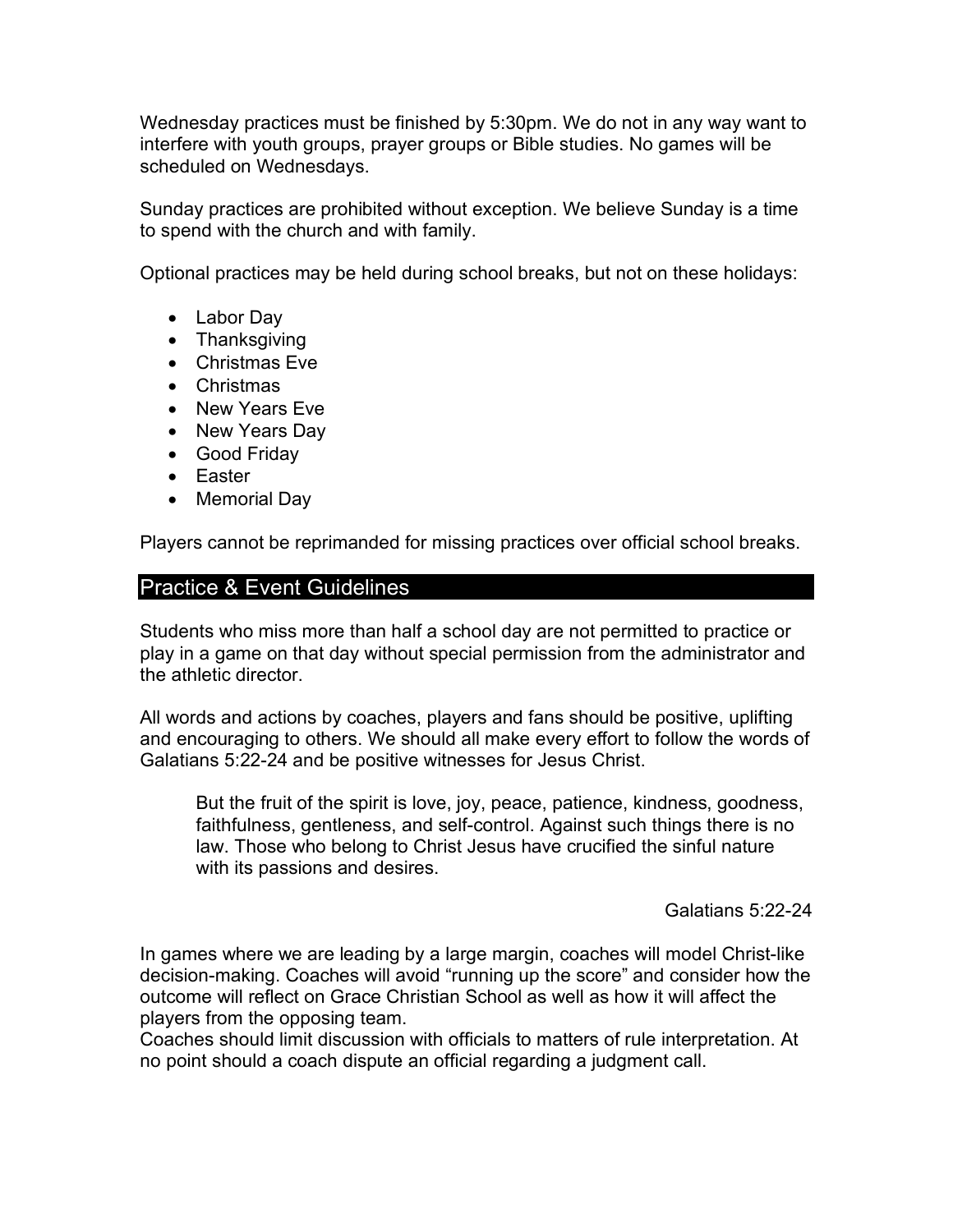Coaches must report to the athletic director all occasions they, or a player, receive a yellow card, technical foul, ejection or any other sportsmanship related penalty.

At GCS, we believe all coaches, players and fans should ask themselves: "Is this game about my needs, wants and desires or is it about Jesus Christ? How do my words and actions reflect upon Christians?"

#### **Ejections**

Any ejection from a game whether it be of a coach or a player will result in an automatic two game suspension. Parents ejected from a game will likewise be asked not to return for two games.

The coach or player ejected will also have a mandatory meeting within two days of the game with the athletic director and the administrator to discuss the cause of the ejection and further disciplinary action if necessary.

#### Injury

Players will be excused from practices and games if they are injured. If a player misses three or more consecutive practices because of injury, he/she must be cleared by a doctor to return.

If a player becomes unconscious for any reason, he/she may not continue to participate that day and must have a signed doctor's note before returning to practice or a game.

#### Volunteer/Parent Coaches

Volunteering at GCS is always welcome, including in our athletic programs.

All volunteer coaches must be interviewed by the head coach to ensure proper knowledge of the sport they will be coaching, as well as to determine if they will be a positive, Christ-like role model to the athletes. The athletic director must approve all volunteers. Once approved, potential volunteer coaches must obtain a FBI and BCI background check. Once the results are returned, the coach may begin working with the team.

Please remember coaches—volunteer or paid—with children of their own on the team, must show no favoritism. If the coach does show favoritism, he will be asked to resign his position.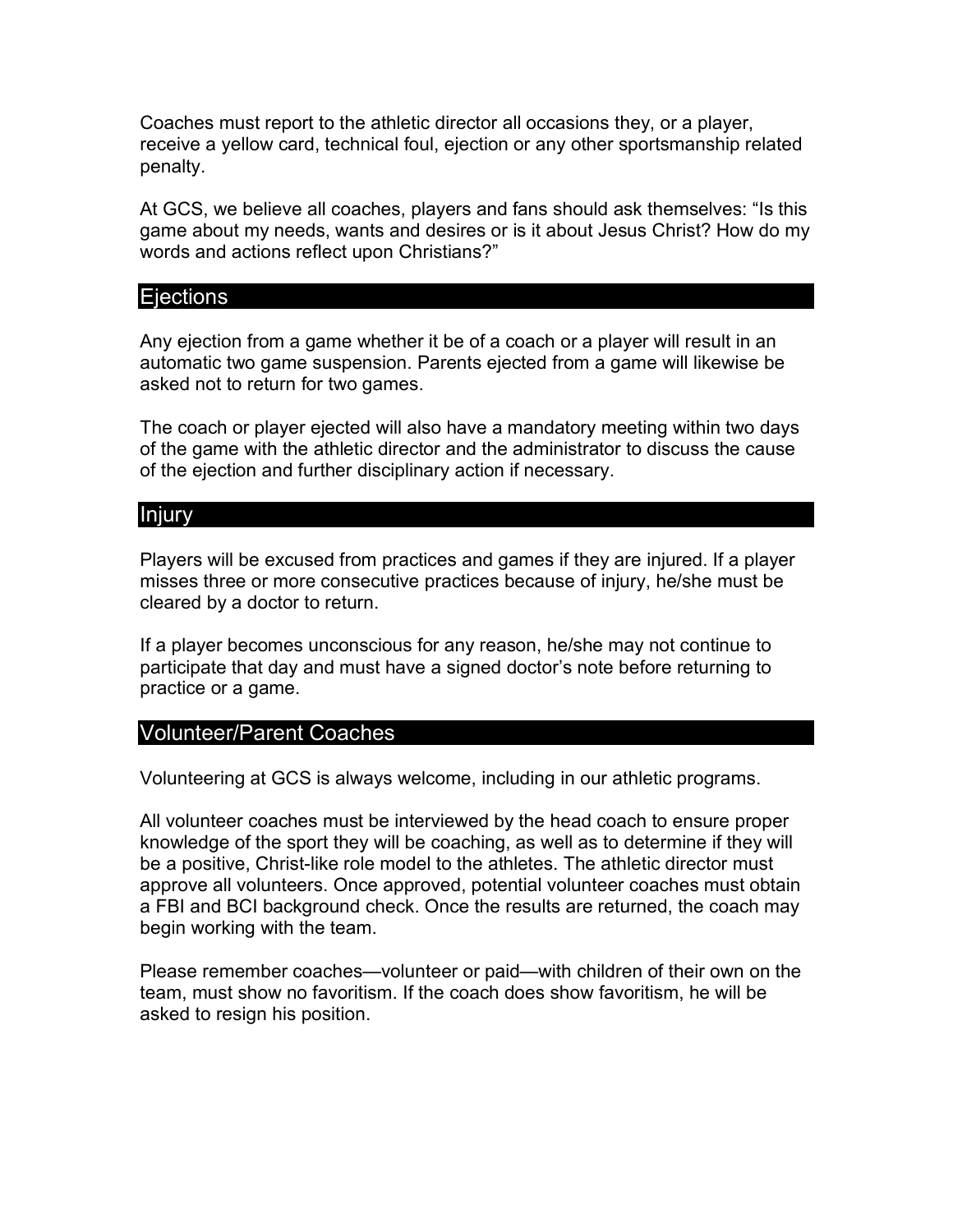#### Practice Attendance

Consistent attendance at practice is expected of all student athletes. The only acceptable reasons for missing practice are because of a(n):

- Injury/illness
- Doctor's appointment
- Family emergency
- School Conflict (such as the Washington D.C. trip or an orchestra concert)

If a player is going to miss a practice, he/she should make every effort to notify the coach at least one day prior to the day of the practice. Repeated absences and/or unexcused absences can result in decreased playing time, suspensions and/or removal from the team.

If a player needs to miss a practice for a reason other than those mentioned above, it must be approved by his coach. If it is not approved, it will be counted as unexcused and the player should be prepared to accept the consequences of his/her actions.

#### Game Attendance

Games may only be missed because of a(n):

- Injury/illness
- Family emergency
- School conflict (such as the Washington D.C. trip or an orchestra concert)

Athletes should notify their coaches as soon as possible if they are going to miss a game. If a game is missed for an unexcused reason, the coach reserves the right to suspend the athlete for the next game.

#### Practice & Game Day Dress Apparel

Students may wear non-uniform clothes to practice, but should dress modestly and in an appropriate way to represent GCS. Students should not wear excessively short shorts and coaches should not ask students to play shirts vs. skins.

Appropriate footwear is required. Students may not practice barefoot, in socks or in dress shoes.

Jewelry is not permitted to be worn during games and practices. This includes necklaces, bracelets, anklets and earrings. Long hair should be pulled back with hair ties.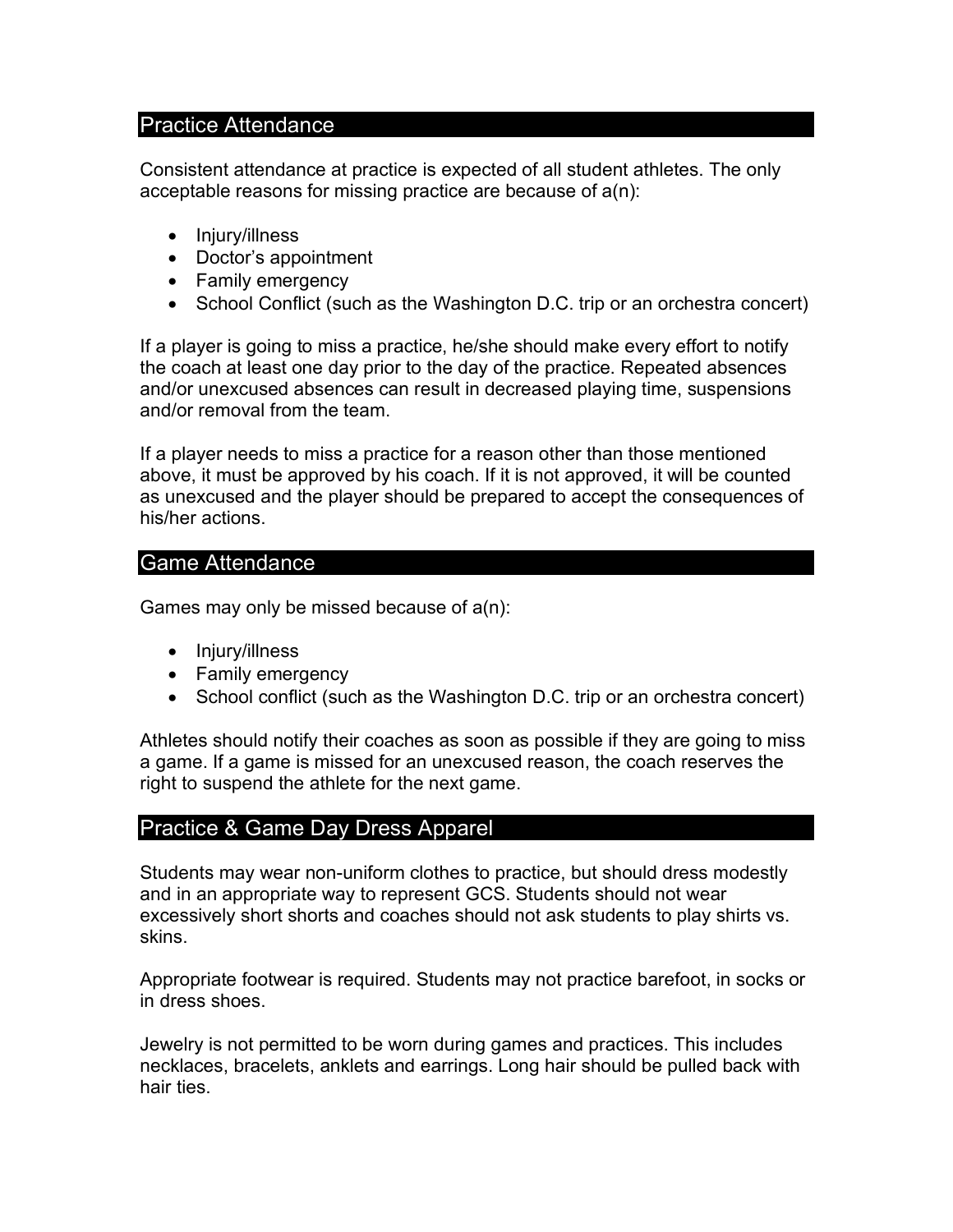GCS–issued game uniforms are to be worn only for games—not for practice or P.E. Uniforms should be worn with modesty. Uniform shorts may not be rolled up.

All uniforms and equipment must be returned to the coach or athletic director within a week of the last game. Postseason awards will be held if these items are not returned. If a player never returns a uniform, he/she will be charged to replace it and may not participate in a sport the following season.

# OHSAA Physicals

All students must have a completed OHSAA physical form, which includes a physician's signature, before competing in any practice, try-out or game. A physical form is valid for one calendar year from the date of completion and does not need to be repeated for additional sports played during the year.

#### **Insurance**

GCS recommends each family check with their insurance provider for coverage in the event of an injury during a school sponsored practice or game. Most companies provide additional insurance options for student athletes.

#### End of Season Programs & Awards

All players who complete an entire season are given an award at the end of the season. Individual awards will be given at the coach's discretion.

#### **Managers**

Student managers (not exceeding two) can be kept on a team at the coach's discretion. Student managers may be responsible for handling equipment, keeping statistics, running the scoreboard and/or setting up practices or games.

Student managers may participate in practices if the coach sees it as beneficial to the manager and to the team.

Student managers must follow the same academic policies student athletes are required to follow.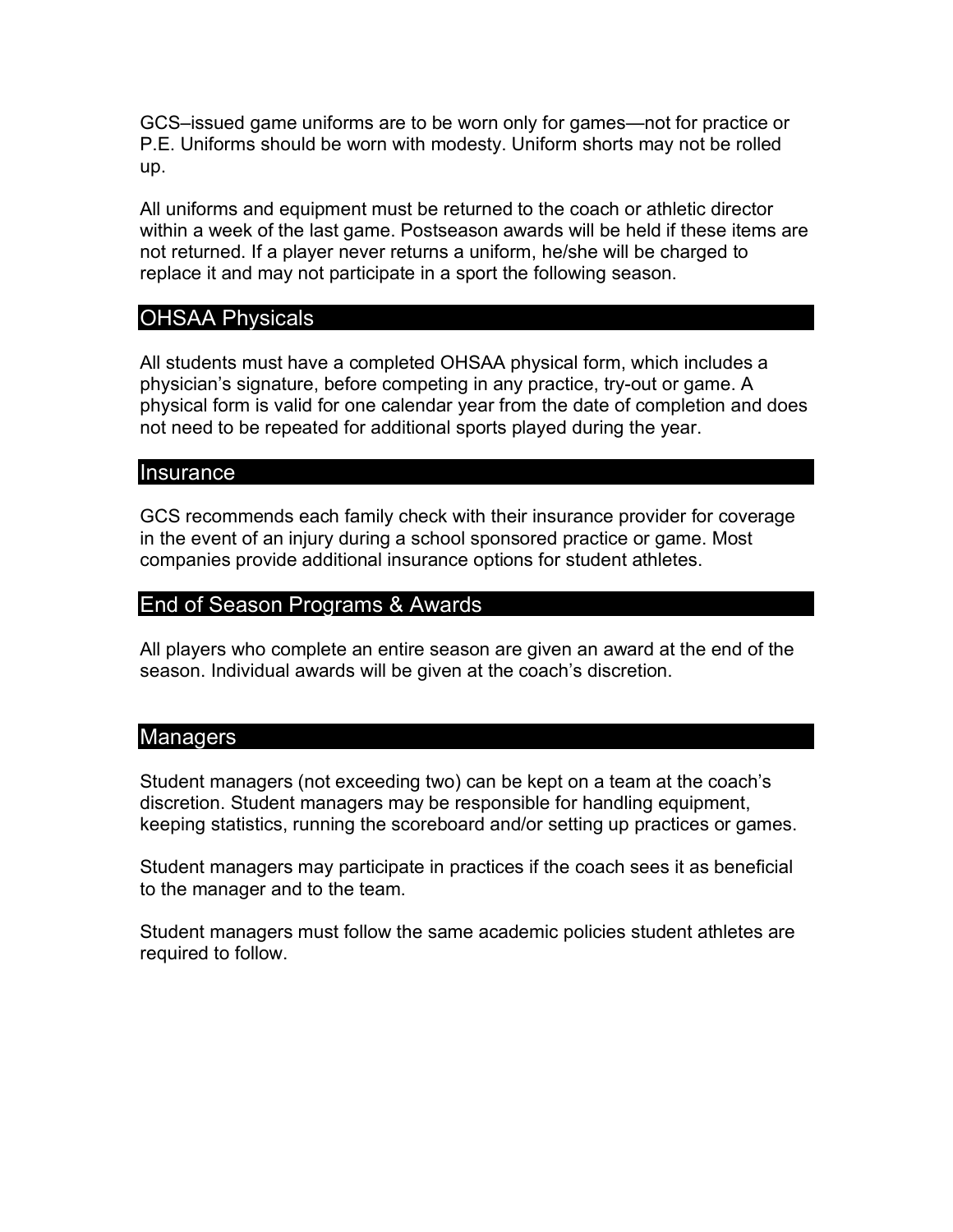#### Conflict Resolution

At GCS, we follow the Matthew 18 Principle:

If your brother sins against you, go and show him his fault, just between the two of you. If he listens to you, you have won your brother over; if he will not listen, take one or two others along so that every matter may be established by the testimony of two of three witnesses.

Matthew 18:15-16

Parents, if you have a dispute or disagreement with a coach, we ask that you go to him/her with an attitude of appeal. Be respectful and understanding of his/her response. Most situations are misunderstandings and can easily be resolved. If you are not satisfied with the resolution, please contact the athletic director to schedule a meeting with all parties involved.

#### Athletic Participation Fees

Students who participate in athletics are required to pay a fee at the beginning of each season. The fee for the first sport played in the school year is \$75 and the fee for the second and/or third sport played in the school year is \$50.

Students still may be required to purchase items including uniforms, shoes and personal equipment (such as shin guards or knee pads).

#### Playing Time

Starters for games will be chosen by the head coach based on past performance, attitude and leadership. How much a student plays is at the coach's discretion, but we do encourage appropriate playing time.

#### Quitting a Team

Participation in athletics is highly encouraged at GCS. However, it is expected that if a student starts a sports season, he/she finishes it.

Students will be given a three-week grace period at the beginning of the season where if they decide that a certain sport is not for them, they may leave the team. If a student is considering quitting a team, he/she should set up a meeting with his/her coach or athletic director to discuss the situation. If a student does quit a team after the grace period is over, he/she will be ineligible to compete for the remainder of that sports season or the following sports season. We want to teach students the value of persistence and perseverance to overcome any obstacles that come their way. I can do everything through him who gives me strength. Philippians 4:13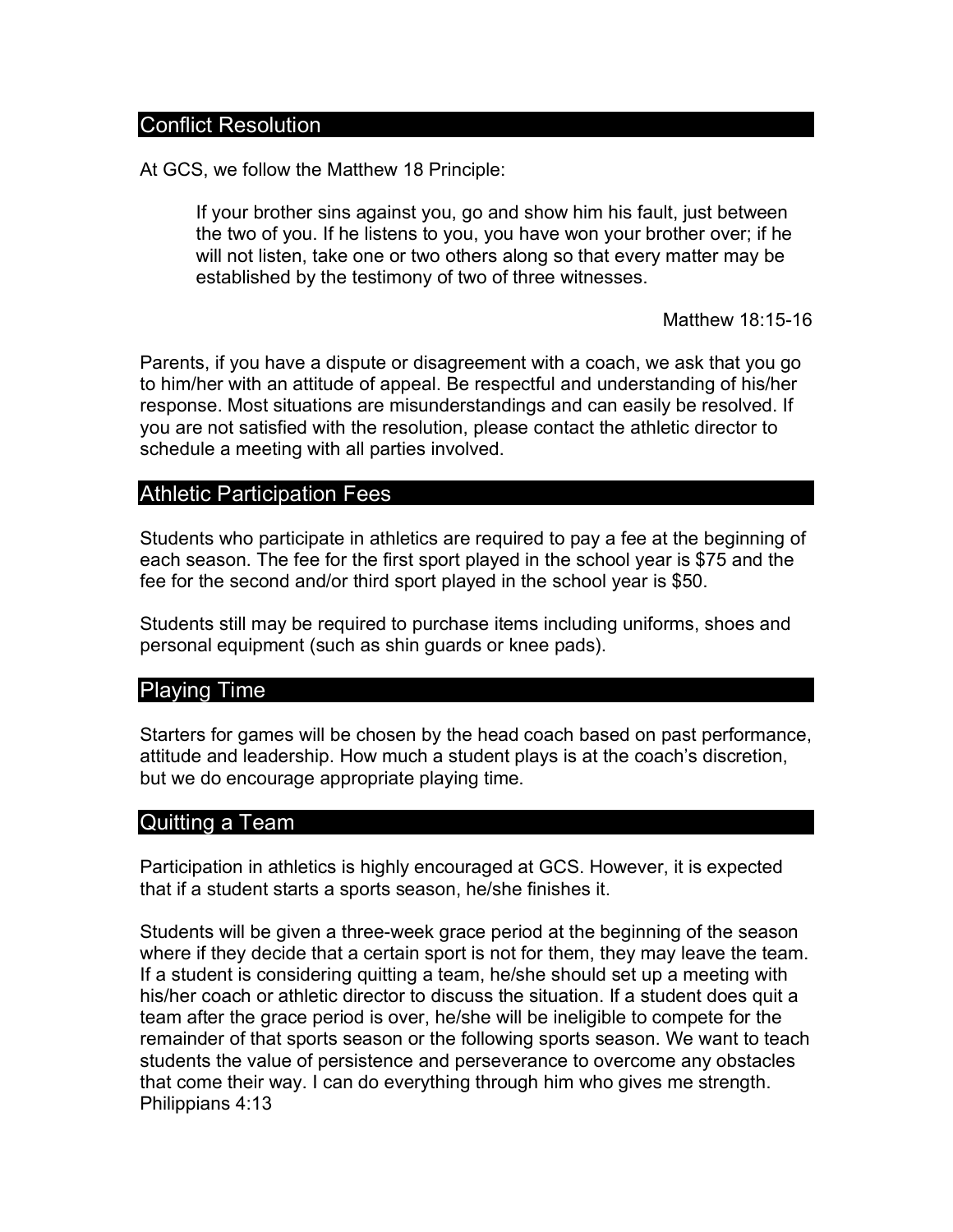## Parents Code of Conduct

Parents are expected to give their full support to their child, other players, coaches, opponents and officials.

Parents should not be verbally arrogant or angry with anyone at a game.

Parents should help their children be dependable and accountable by communicating with them about practice and game schedules.

#### **Transportation**

Transportation by bus will be provided when available. Students will be required to ride the bus to the games. Students may ride home with a parent if a signed note is provided to the coach after the game.

When there is a conflict in transportation needs, priority will go to the team that has more participants and the other team will be asked to transport their students to and from the game.

#### New Students

Students who arrive in the middle of a sports season will be given the opportunity to join a team if any positions are open.

#### Academic Eligibility

Students must maintain a Grade Point Average of 2.5 in order to participate on an athletic team. GPA will be checked at mid-term and the end of each quarter. In addition to GPA, any student who has at least 2 D's and/or at least 1 F will be ineligible for practices and games the following week. Grades will be checked every Friday during the season. Students with a GPA below 2.5 at the mid-term or end of the quarter will also have to miss the following week of games and/or practices with grades being checked again the next Friday.

#### Home School Students

GCS is open to home school students being a part of our athletic program. There are requirements for these students to meet in order to participate on a GCS team. Please refer to the Home School Policy at www.gcsblacklick.org.